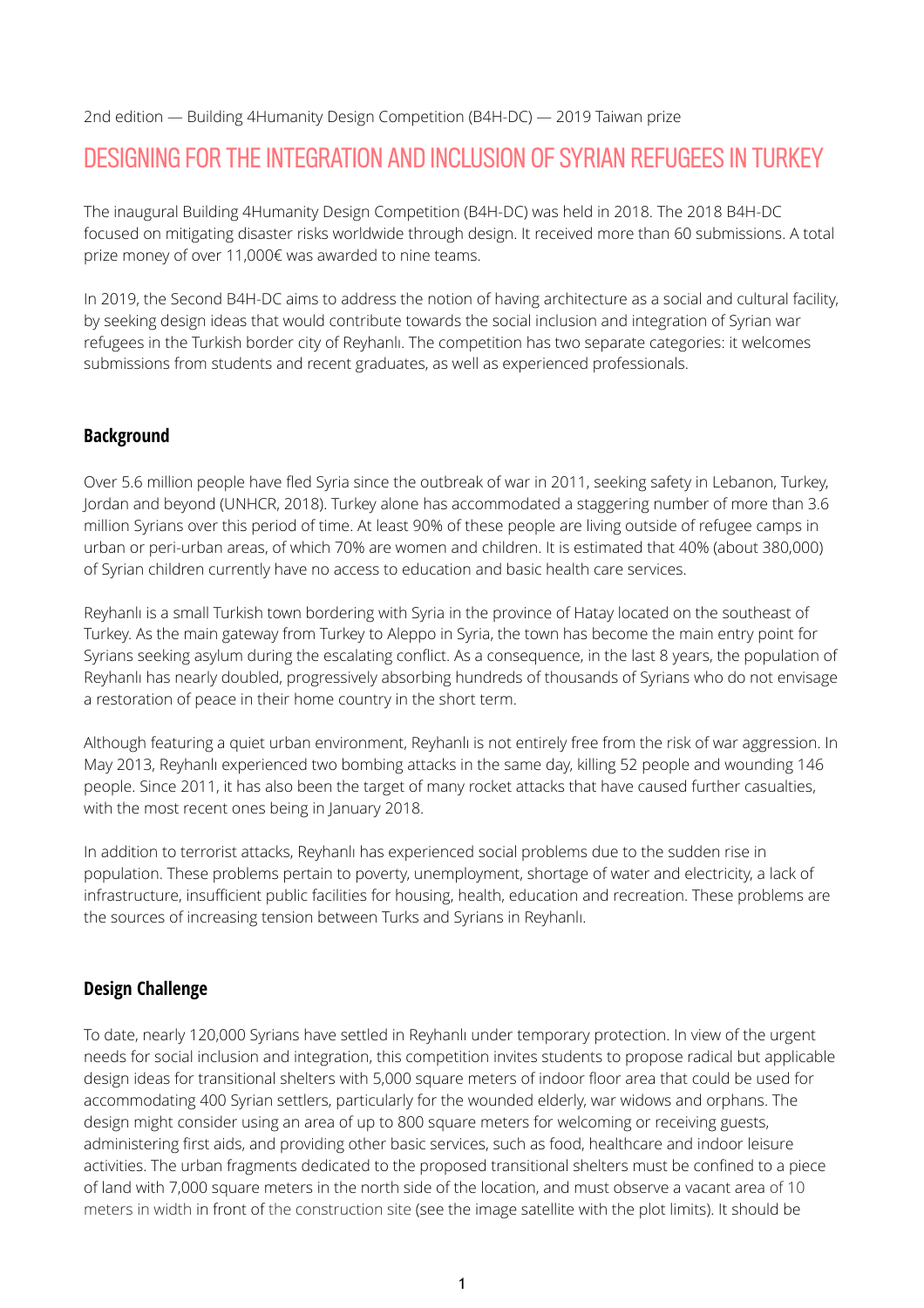designed primarily for serving Syrians, but must embody the spirit of integration and meet the aspirations of local community through architecture, urban and landscape design.

The professional category will need to consider, in addition to the requirements for the student category, combining the transitional shelters with another facility: a social and intercultural service centre with 15,000 square meters of indoor floor area. The centre should be proposed for both Turks and Syrians in order to meet both the communities' needs and aspirations, serving as a foundation for the process of social inclusion and integration between Turks and Syrians. This centre should be envisaged as a meeting point between people and cultures, with a view to promoting cultural exchange, sharing lifestyle knowledge, enhancing social bonds, engaging Syrians into the city's social, economic and cultural life, and building resilience for the community as a whole.

All participants are encouraged to critically investigate the site in conjunction with an in-depth consideration for its immediate and wider context. Specifically, considerations should be given to:

- selecting specific target groups, users and beneficiaries;
- configuring a specific architectural program;
- conducting architectural design;
- specifing processes and features of construction; and
- describing organization and management of the proposed building complex.

## **International Framework and Resources**

The new facility should also aim to meet the principles and main guidelines provided in global agendas:

- The UN Sustainable Development Goals (SDGs), namely Goal 11. Make cities and human settlements inclusive, safe, resilient and sustainable<sup>[1](#page-1-0)</sup>
- <span id="page-1-5"></span>The Paris Agreemen[t](#page-1-1)<sup>2</sup> within the United Nations Framework Convention on Climate Change
- The Sendai Framework for Disaster Risk Reduction<sup>3</sup>
- The Legal and Protection Policy Research Series of the UNHCR, such as Rights of Refugees in the Context of Integration: Legal Standards and Recommendations<sup>[4](#page-1-3)</sup>.

<span id="page-1-7"></span><span id="page-1-6"></span><span id="page-1-4"></span>Special attention should be given to the term "integration" as explained in Chapter 1: The right to integration assistance of 1951 Convention : "The term integration ('assimilation') has also been interpreted as referring to the process of laying the foundations for the refugee to become familiar with the customs, language and way of life of the country of asylum, so that without any feeling of coercion, he/she may more readily be integrated into the different aspects of life in the country of refuge. This may be accomplished through such means as, inter alia, language and vocational courses, lectures on national institutions and culture, and by creating opportunities for stimulating contacts between refugees and the host population. As such, any definition of "integration", as well as integration frameworks or programmes should reflect an approach which promotes acceptance and respect for the refugee's way of life and culture, while also providing assistance for their functional and cultural adaptation into the host society."

• Social exclusion is a multidimensional phenomenon not limited to material deprivation; poverty is an important dimension of exclusion, albeit only one dimension. Accordingly, social inclusion processes involve more than improving access to economic resources.

<span id="page-1-0"></span><https://www.un.org/sustainabledevelopment/cities/> [1](#page-1-4)

<span id="page-1-1"></span><https://unfccc.int/process-and-meetings/the-paris-agreement/the-paris-agreement> [2](#page-1-5)

<span id="page-1-2"></span><sup>&</sup>lt;sup>3</sup> <https://www.unisdr.org/we/coordinate/sendai-framework>

<span id="page-1-3"></span>https://www.unhcr.org/protection/globalconsult/44bb90882/12-rights-refugees-context-integration-legal-standards-recommendations.html [4](#page-1-7)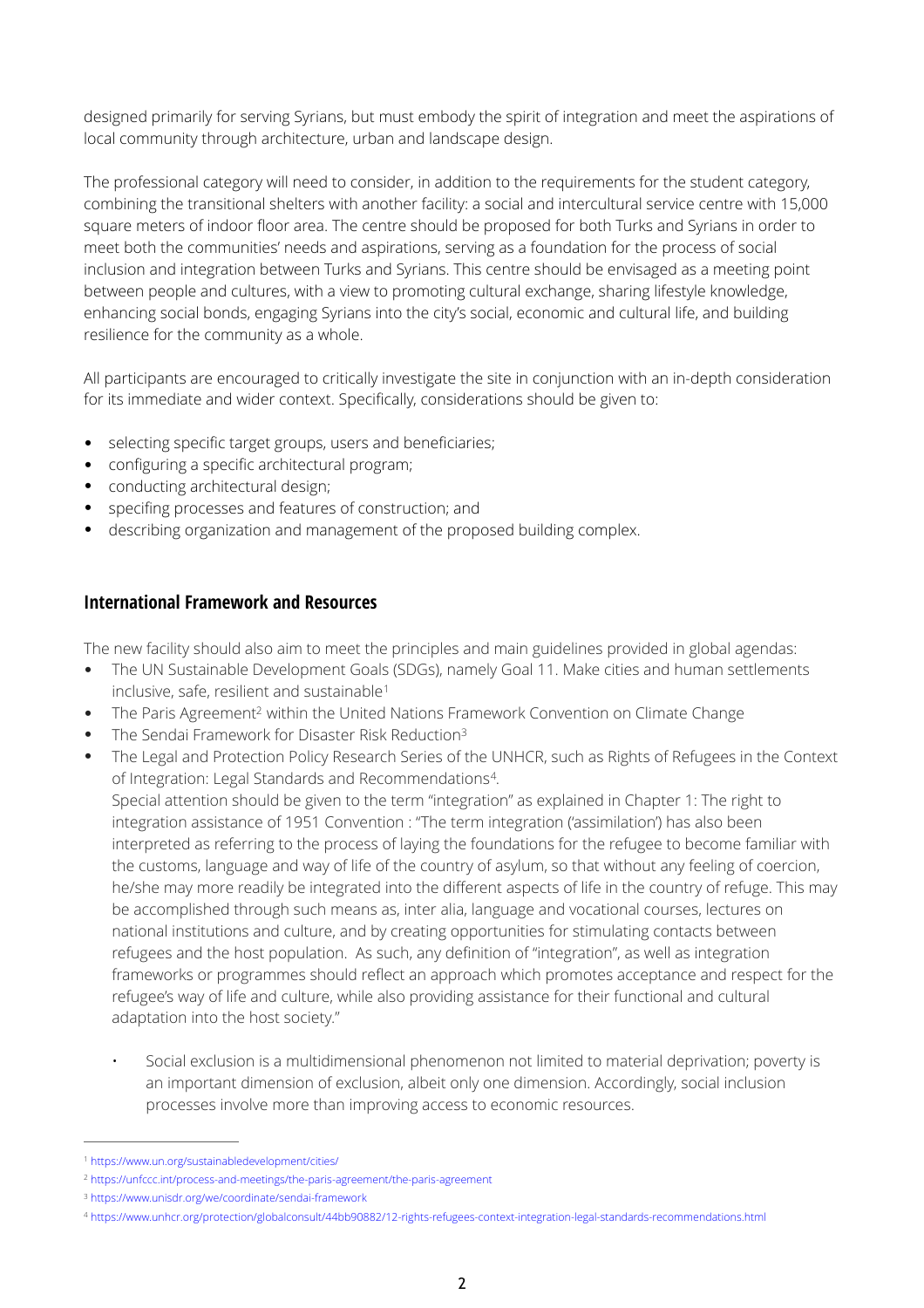- Social inclusion is defined as the process of improving the terms of participation in society, particularly for people who are disadvantaged, through enhancing opportunities, access to resources, voice and respect for rights.
- Measuring social exclusion is challenging due to its multidimensional nature and the lack of standard data sources across countries and for all social groups at highest risk of being left behind. Despite limitations, the existing data allow for a meaningful analysis of key aspects of exclusion. The report presents these data while illustrating data gaps.
- While inclusion is a core aspiration of the 2030 Agenda, conceptual and analytical work on what constitutes inclusion, as well as efforts to improve data availability, are needed.

## **Suggested reading**

- <span id="page-2-11"></span><span id="page-2-10"></span>Transitional shelter guidelines<sup>5</sup>[,](#page-2-0) by Shelter Centre, 2012
- Transitional shelters Eight designs<sup>[6](#page-2-1)</sup>, by International Federation of Red Cross and Red Crescent Societies
- <span id="page-2-12"></span>Children in an urban world, State of the world's children<sup>[7](#page-2-2)</sup>, by UNICEF, 2012
- <span id="page-2-13"></span>Cities need to welcome – not resist – refugees<sup>[8](#page-2-3)</sup>, by Robert Muggah, 2018
- <span id="page-2-14"></span>• Designing appropriate interventions in urban settings: Health, education, livelihoods, and registration for urban refugees and returnees<sup>[9](#page-2-4)</sup>, by UNHCR, 2009
- <span id="page-2-15"></span>Mean Streets: Identifying and Responding to Urban Refugees' Risks of Gender-Based Violence<sup>[10](#page-2-5)</sup>, by Women's Refugee Commission, 2016
- <span id="page-2-16"></span>• Perspectives, Expectations and Suggestions of the Turkish Business Sector on Syrians in Turkey<sup>[11](#page-2-6)</sup>, by Prof. Dr. M. Murat ERDOĞAN, 2015
- <span id="page-2-17"></span>Syrians-Barometer-2017<sup>[12](#page-2-7)</sup>, by Prof. Dr. M. Murat ERDOĞAN, 2017
- <span id="page-2-18"></span>Syrians in Turkey: Social Acceptance and Integration Research (English content after page 38)<sup>[13](#page-2-8)</sup>, by Prof. Dr. M. Murat ERDOĞAN, 2014
- <span id="page-2-19"></span>Urban Refugees from 'Detachment' to 'Harmonization'<sup>[14](#page-2-9)</sup>, by Prof. Dr. M. Murat ERDOĞAN, 2017

## **Site**

The area of design site is around 25,000 square metres, situated in the south western outskirts of Reyhanlı. The site is adjacent to parkland, agriculture land, a newly built regional hospital and terrace housing ([https://](https://goo.gl/maps/1oE3aD6wJTz) [goo.gl/maps/1oE3aD6wJTz](https://goo.gl/maps/1oE3aD6wJTz), latitude: 36°14'40.95"N, longitude: 36°33'36.39"E).

<span id="page-2-0"></span>[https://www.humanitarianlibrary.org/sites/default/](https://www.humanitarianlibrary.org/sites/default/files/2014/02/20120522_tsg_onlinedoc_0.pdf)files/2014/02/20120522\_tsg\_onlinedoc\_0.pdf [5](#page-2-10)

<span id="page-2-1"></span>https://www.ifrc.org/PageFiles/95186/900300-Transitional%20Shelters-Eight%20designs-EN-LR.pdf [6](#page-2-11)

<span id="page-2-2"></span><https://www.unicef.org/sowc2012/> [7](#page-2-12)

<span id="page-2-3"></span><https://www.citylab.com/perspective/2018/10/global-refugee-crisis-role-of-cities/571876/> [8](#page-2-13)

<span id="page-2-4"></span><https://www.unhcr.org/en-au/4b2789779.pdf> [9](#page-2-14)

<span id="page-2-5"></span><sup>&</sup>lt;sup>10</sup> <https://www.womensrefugeecommission.org/gbv/resources/1272-mean-streets>

<span id="page-2-6"></span>https://mmuraterdogan.fi[les.wordpress.com/2016/01/syrians-eng-mme.pdf](https://mmuraterdogan.files.wordpress.com/2016/01/syrians-eng-mme.pdf) [11](#page-2-16)

<span id="page-2-7"></span><sup>&</sup>lt;sup>12</sup> https://mmuraterdogan.fi[les.wordpress.com/2016/06/syrians-barometer-executive-summary.pdf](https://mmuraterdogan.files.wordpress.com/2016/06/syrians-barometer-executive-summary.pdf)

<span id="page-2-8"></span>https://mmuraterdogan.fi[les.wordpress.com/2016/06/turkiyedekisuriyeliler-syrians-in-turkey-rapor-tr-en-19022015-1.pdf](https://mmuraterdogan.files.wordpress.com/2016/06/turkiyedekisuriyeliler-syrians-in-turkey-rapor-tr-en-19022015-1.pdf) [13](#page-2-18)

<span id="page-2-9"></span><sup>&</sup>lt;sup>14</sup> https://mmuraterdogan.fi[les.wordpress.com/2016/06/mmu-urban-refugees-report-2017\\_en.pdf](https://mmuraterdogan.files.wordpress.com/2016/06/mmu-urban-refugees-report-2017_en.pdf)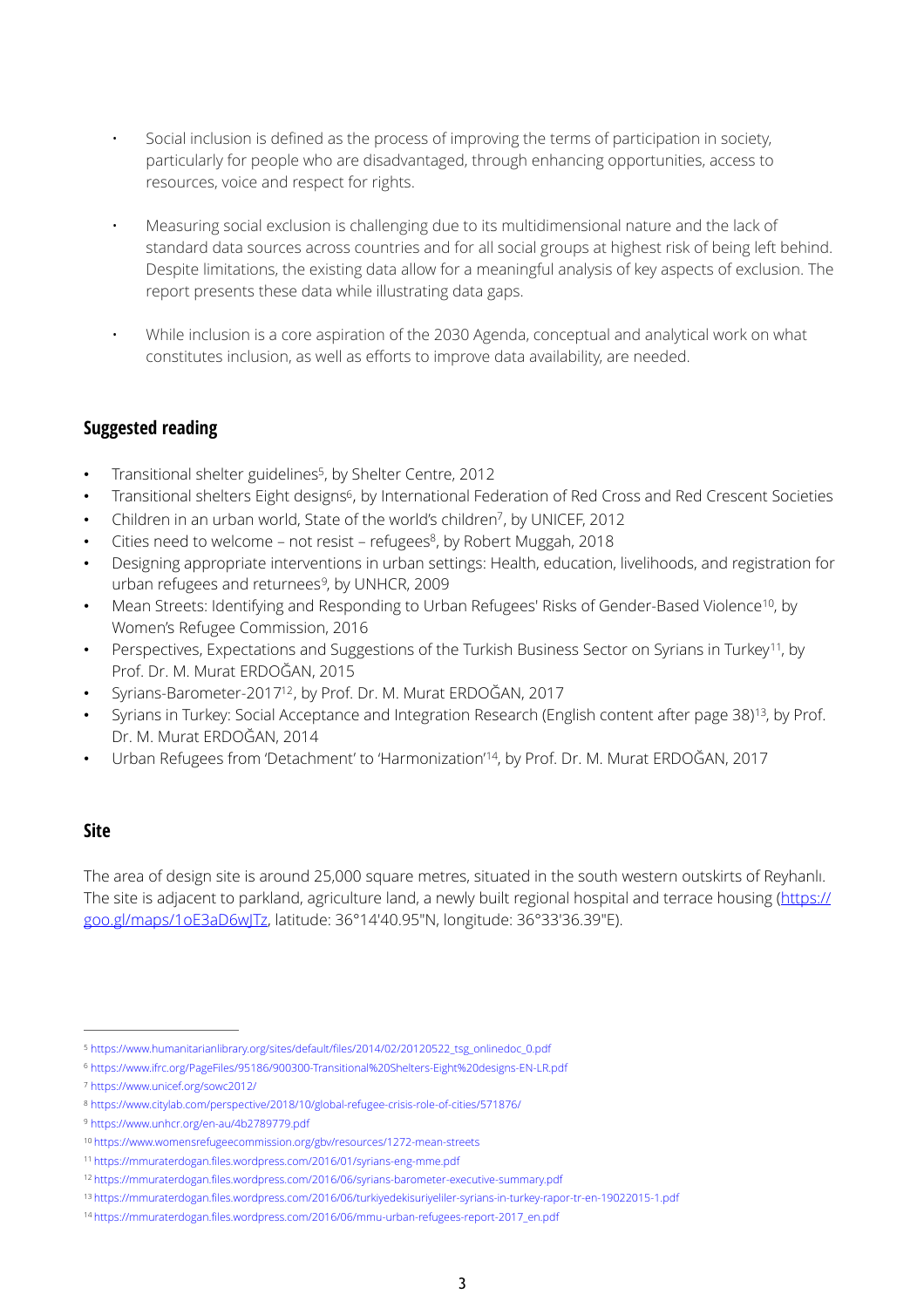# **Participating Institutions and Roles**

Commissioning body

Taipei Economic and Cultural Mission in Ankara, Turkey Ortadoğu Vakfı (Middle East Foundation), Turkey

#### Organizers

- A.M. Architekturmuseum, Germany Alliance of Architectural Modernity, Taiwan Alliance of Architectural Modernity, Taiwan
- Building 4Humanity, Designing and Reconstructing Communities Association (B4H-DC competition holder), Portugal
- Department of Architecture, Shih Chien University, Taiwan
- Department of Civil Engineering and Architecture, University of Beira Interior, Portugal
- The Research Centre for Architecture, Urbanism and Design (CIAUD), Faculty of Architecture, University of Lisbon Portugal

#### Competition Directors

CHIU Chen-Yu (Turkey), Nuno MARTINS (Portugal), and WANG Chun-Hsiung (Taiwan)

Director of Executive Team

HUANG Shao-Yu

Manager of Executive Team

Selin Şahin

## **Timeline**

| Date in 2019   | <b>Milestone</b>                                         |
|----------------|----------------------------------------------------------|
| May 9          | Announcement of the competition                          |
| June 30        | Deadline for questions                                   |
| July 31        | Responses to questions published                         |
| October 1      | Deadline of registration                                 |
| October 10     | Closing of the submission period at 11:59 PM (GMT+03:00) |
| October 28     | Announcement of the qualified submissions                |
| November 18    | Opening the Exhibition of the qualified submissions      |
| November 19-21 | Jury review                                              |
| November 22    | Project presentations, award ceremony and colloquium     |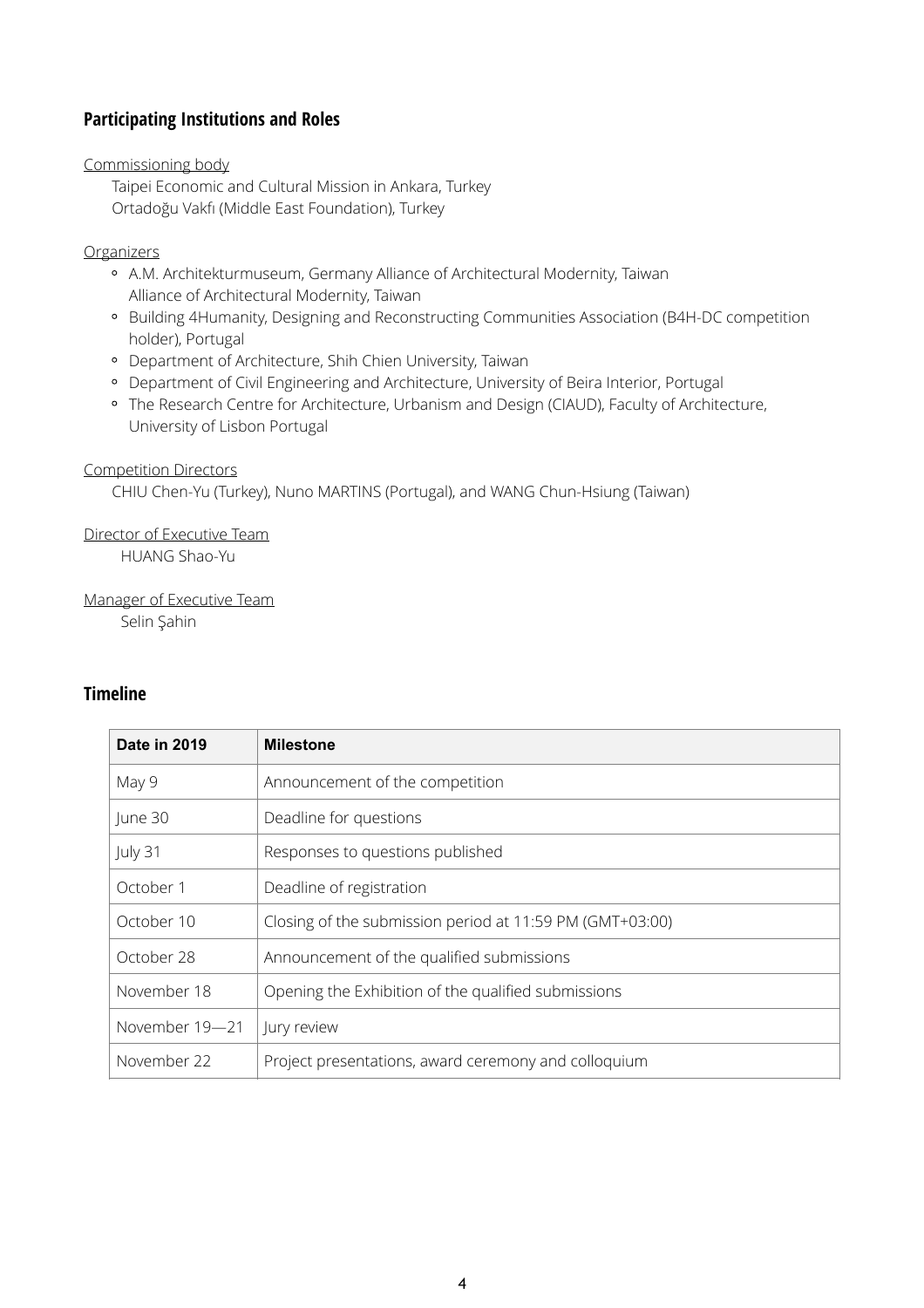# **Eligibility criteria**

- The student category competition is open to all postgraduate, graduate, undergraduate students and recent graduates (graduating in 2019 summer).
- All students and recent graduates should be under 31 years of age.
- Multidisciplinary teams are highly encouraged.
- The maximum number of team members is 5.

# **Submission**

All submissions are free of charge. Submissions must comply with the following requirements:

- Making online registration: Participants need to provide information about their team via online registration form.
- Preparing the registration file: One single pdf for each entry comprising proofs of student status and age of all team members.
- Submitting the registration file (pdf) and design project (pdf) online: Only individuals or teams that have submitted a complete registration file by the deadline will be eligible to participate in the competition. The Organizing Committee will review the registration file and send a specific ID number to each entry compliant with the competition's requirements. In order to ensure impartiality of the evaluation process, all applicants are required to not publicly disclose their respective entries in any part until the announcement of competition results. Failure to do so will result in disqualification.
- Submitting the design project: Three A1 posters (orientation: landscape; file format: pdf, with printquality resolution; language: English). The posters need to at least include the following information responding to the required social integration:
	- Diagrams of the target groups, users and beneficiaries;  $\circ$
	- Diagrams of the programs and functions;  $\circ$
	- $\circ$ Diagrams of the climate- and geography-responsive design, construction and management;
	- Site plan;
	- Plans, elevations and sections;
	- $\circ$ Perspectives or renderings.
- One A4 project report (font: 10-point Times News Roman; format: pdf; language: English, Turkish or Arabic). The report needs to at least address the following themes responding to the requirements of social integration, resilience and sustainability:
	- $\circ$ Target groups, users and beneficiaries;
	- $\circ$ Architectural programming;
	- Design strategies;
	- $\circ$ Construction strategies; and
	- $\circ$ Management strategies.
- Only professional teams need to submit a video recording, 3D animation or 3D motion graphics with duration of no more than 3 minutes that describes and summarises their proposals. They may include very short pieces of relevant interviews with local stakeholders, or with relevant stakeholders from elsewhere.